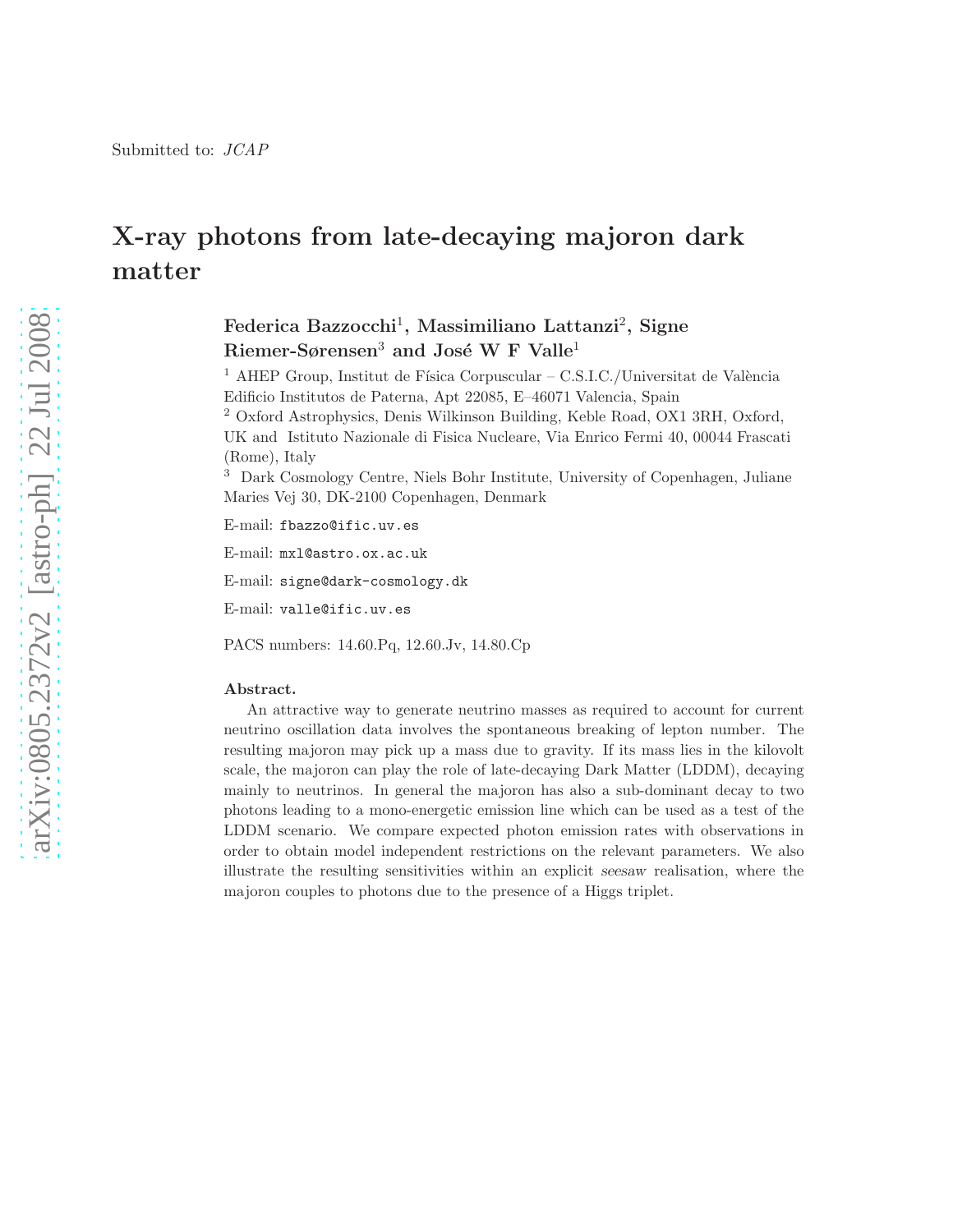#### 1. Introduction

While solar and atmospheric neutrino experiments [\[1,](#page-14-0) [2,](#page-14-1) [3\]](#page-14-2) are confirmed by recent data from reactors [\[4\]](#page-14-3) and accelerators [\[5\]](#page-14-4) indicating unambiguously that neutrinos oscillate and have mass [\[6\]](#page-14-5), current limits on the absolute neutrino mass scale,

<span id="page-1-0"></span>
$$
m_{\nu} \lesssim 1 \text{ eV} \tag{1}
$$

that follow from beta [\[7\]](#page-14-6) and double beta decay studies [\[8\]](#page-14-7), together with cosmological observations of the cosmic microwave background (CMB) and large scale structure [\[9\]](#page-14-8) preclude neutrinos from playing a direct role as dark matter.

However, the mechanism of neutrino mass generation may provide the clue to the origin and nature of dark matter. The point is that it is not unlikely that neutrinos get their mass through spontaneous breaking of ungauged lepton number [\[10,](#page-14-9) [11\]](#page-14-10). In this case one expects that, due to non-perturbative quantum gravity effects that explicitly break global symmetries [\[12\]](#page-14-11), the associated pseudoscalar Nambu-Goldstone boson the majoron  $J$  - will pick up a mass, which we assume to be at the kilovolt scale [\[13\]](#page-14-12). The gauge singlet majorons resulting from the associated spontaneous L–violation will decay, with a very small decay rate  $\Gamma$ , mainly to neutrinos. However, the smallness of neutrino masses (Eq. [\(1\)](#page-1-0)) implies that its couplings to neutrinos  $g_{J\nu\nu}$  are rather tiny and hence its mean life is extremely long, typically longer than the age of the Universe. As a result such majorons can provide a substantial fraction, possibly all, of the observed cosmological dark matter.

Here we show how the late-decaying majoron dark matter (LDDM) scenario, and in particular the majoron couplings  $g_{J\nu\nu}$  and  $g_{J\gamma\gamma}$  to neutrino and photons respectively, can be constrained by cosmological and astrophysical observations.

The paper is organized as follows. In Sec. [2](#page-1-1) we describe the basic cosmological constraints on the LDDM scenario, in Sec. [3](#page-3-0) we describe the "indirect detection" of the LDDM scenario and determine the restrictions on the relevant parameters that follow from the x-ray background and the emission from dark matter dominated regions. In Sec. [4](#page-7-0) we compare the sensitivities of CMB and x-ray observations to the LDDM scenario, stressing the importance of the parameter  $R = \Gamma_{J\gamma\gamma}/\Gamma_{J\nu\nu}$ . Finally in Sec. [5](#page-10-0) we discuss an explicit seesaw model realisation of the LDDM scenario, where the majoron couples to photons due to the presence of a Higgs triplet.

#### <span id="page-1-1"></span>2. Cosmological constraints

The LDDM hypothesis can be probed through the study of the CMB anisotropy spectrum. In fact, current observations, mainly of the Wilkinson Microwave Anisotropy Probe (WMAP) lead to important restrictions. Indeed, the LDDM scenario has been explored in detail within a modified ΛCDM cosmological model; in particular, it has been shown that the CMB anisotropies can be used to constrain the lifetime  $\tau_J \simeq \Gamma_{J\nu}^{-1}$  $J\nu\nu$ and the present density  $\Omega_J = \rho_J / \rho_c$  of the majoron [\[15\]](#page-14-13).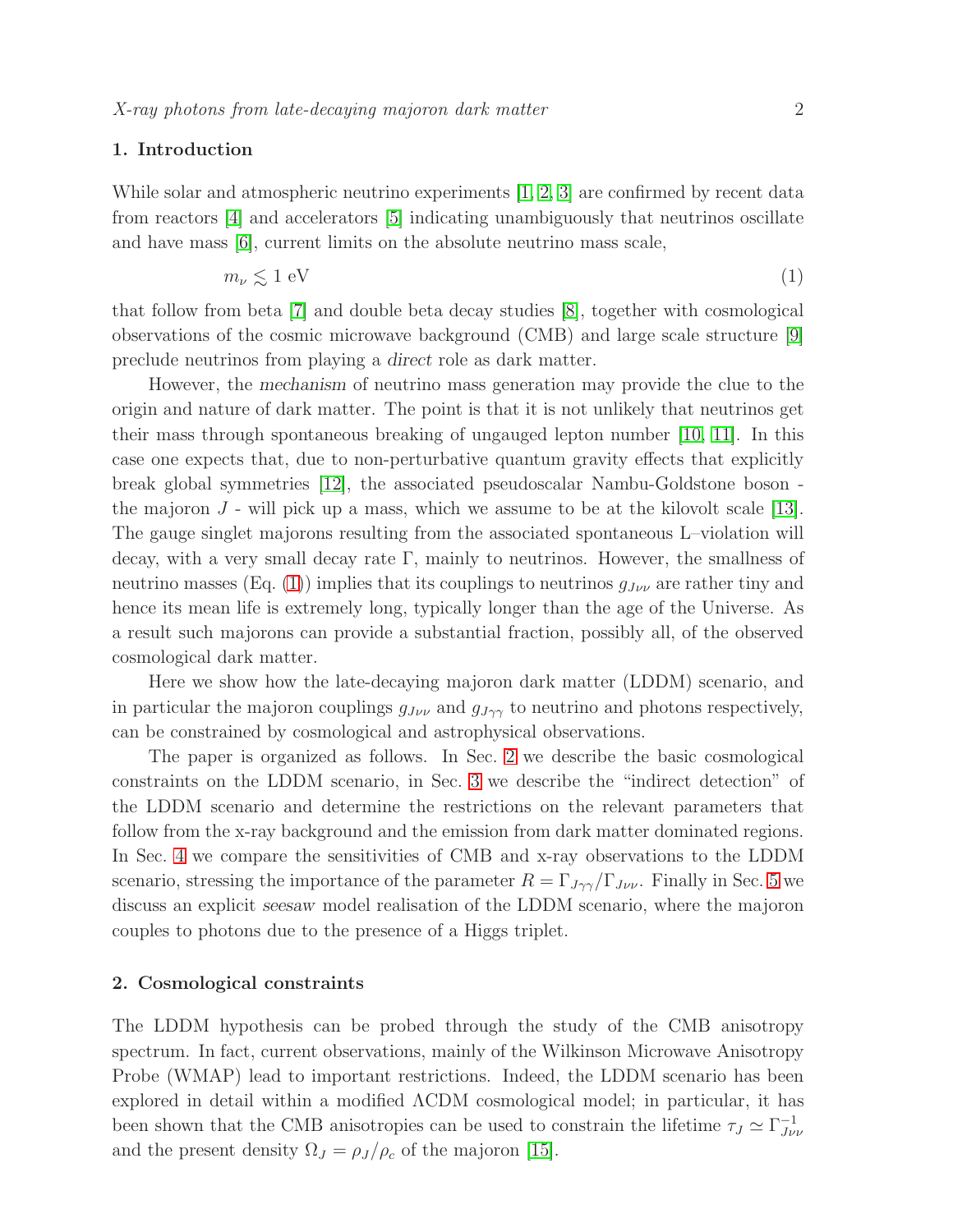X-ray photons from late-decaying majoron dark matter 3

The reason is that the late decay of majorons to neutrinos would produce too much power at large scales, through the late integrated Sachs-Wolfe effect, thus spoiling the CMB anisotropy spectrum. WMAP third year data [\[14\]](#page-14-14) can be used to constrain:

<span id="page-2-1"></span>
$$
\Gamma_{J\nu\nu} < 1.3 \times 10^{-19} \text{sec}^{-1},\tag{2}
$$

at 95% CL [\[15\]](#page-14-13).

This result is independent of the exact value of the decaying dark matter particle mass, and is quite general, in the sense that a similar bound applies to all invisible decays of cold or warm dark matter particles [\[16,](#page-14-15) [17,](#page-14-16) [18\]](#page-14-17).

The CMB spectrum can also be used to constrain the majoron energy density. This can be translated to a limit on the majoron mass in a model-dependent way. Given the majoron mass  $m<sub>J</sub>$  and lifetime  $\tau<sub>J</sub>$ , the present majoron density parameter  $\Omega<sub>J</sub>$  can be written as:

<span id="page-2-0"></span>
$$
\Omega_J h^2 = \beta \frac{m_J}{1.25 \,\text{keV}} e^{-t_0/\tau_J},\tag{3}
$$

where h is the dimensionless Hubble constant,  $t_0$  is the present age of the Universe, and the parameter  $\beta$  encodes our ignorance about the number density of majorons. The normalization in Eq. [3](#page-2-0) is chosen such that  $\beta = 1$  if (i) the majoron was in thermal equilibrium in the early Universe; and (ii), it decoupled sufficiently early, when all the quantum degrees of freedom in the standard model of fundamental interactions were excited.

This simple picture can be changed if: (i) The majoron could not thermalize before it decoupled from the other species, or (ii) The entropy generated by the annihilation of some particle beyond the standard model diluted the majoron abundance after its decoupling.

In any case it is reasonable to assume that the majoron decoupled at  $T \gtrsim 170 \,\text{GeV}$ since its couplings to all the other particles in the standard model (SM) are tiny. Using the WMAP third year data, the following constraint on  $\Omega_J h^2$  can be obtained (95%) C.L.) assuming the dark matter to consist only of majorons [\[15\]](#page-14-13):

$$
0.09 \le \Omega_J h^2 \le 0.13\tag{4}
$$

Since Eq. [\(2\)](#page-2-1) implies  $\tau_J \gg t_0$ , the above constraint together with Eq. [\(3\)](#page-2-0) gives:

<span id="page-2-2"></span>
$$
0.12\,\text{keV} < \beta m_J < 0.17\,\text{keV} \tag{5}
$$

Our ignorance of the details of the majoron production mechanism, namely the value of  $\beta$ , can always be used in order to accommodate additional restrictions to the majoron mass  $m<sub>J</sub>$  coming from observations of the large scale structures.

The limits quoted above apply to the invisible decay  $J \to \nu \nu$ . There exist also the very interesting possibility to use the CMB polarization to directly constrain the radiative decay  $J \to \gamma \gamma$ . This is because photons produced by dark matter decay can inject energy into the baryonic gas and thus affect its ionization history. This will ultimately lead to modifications of the CMB temperature-polarization (TE) crosscorrelation and polarization auto-correlation (EE) power spectra. In Ref. [\[19\]](#page-14-18), WMAP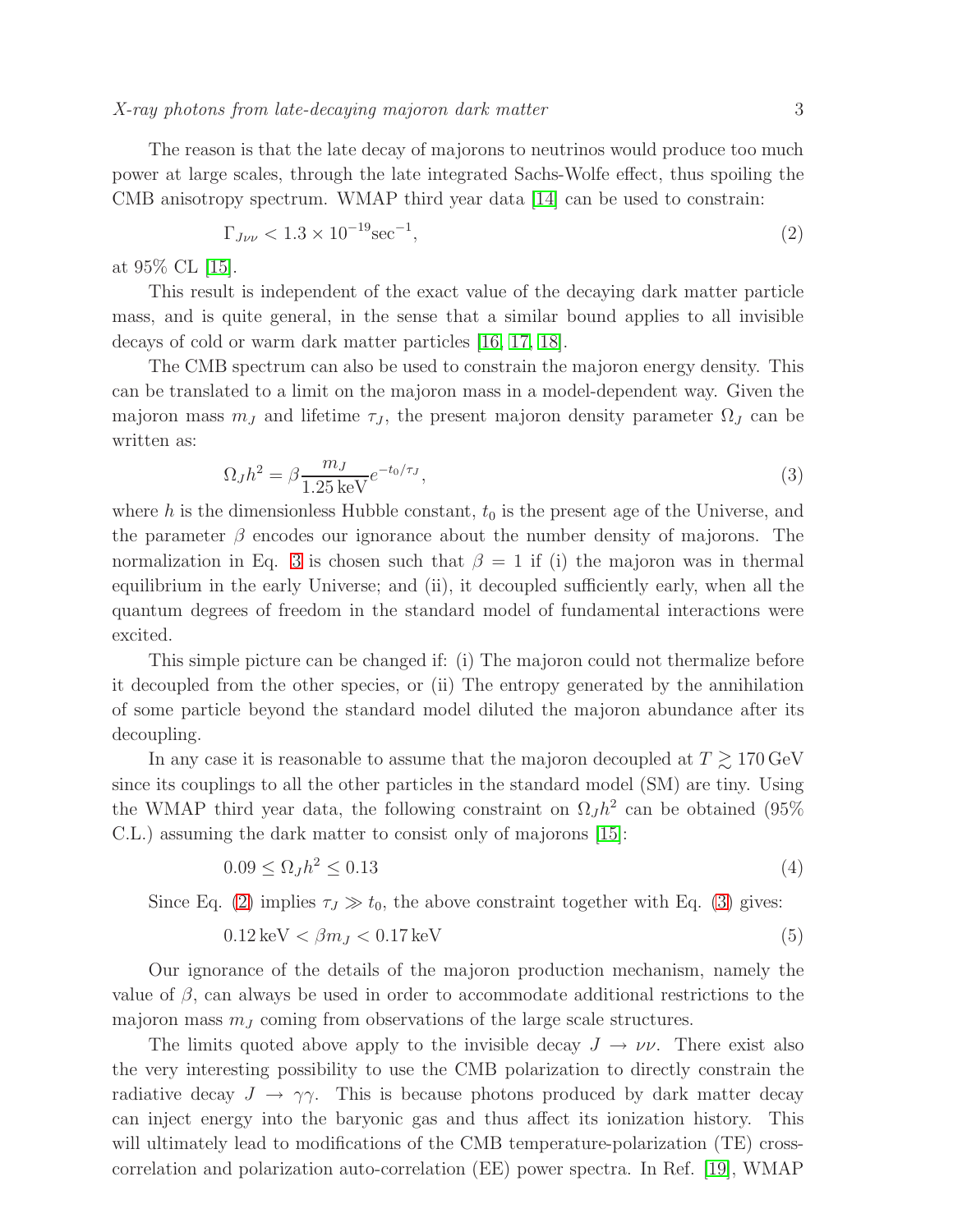third year data are used to obtain the following constraint for the radiative decay width  $\Gamma_{\rm rad}$  of long lived dark matter particles like the majoron:

$$
\zeta\Gamma_{\rm rad} < 2.4 \times 10^{-25} \text{sec}^{-1},\tag{6}
$$

where  $\zeta$  is an "efficiency" factor describing the fraction of the decay energy actually deposited in the baryon gas. This depends, among other things, on the energy of the emitted photon. As a rule of thumb, consider that for redshifts  $10 < z < 1000$ , when most of the hydrogen is neutral, photons with energy in the range 13.6 eV (the hydrogen ionization threshold) to approximately 1 keV will transfer most of their energy to the baryon gas through photo-ionizations, so  $\zeta \sim 1$ . On the other hand, the Universe is transparent with respect to the propagation of photons with  $E \gg 1 \text{ keV}$ , and in this energy range one expects to have  $\zeta \sim 0$  and then no significant upper limit on  $\Gamma_{\text{rad}}$  can be obtained from CMB polarization.

## <span id="page-3-0"></span>3. X-ray analysis

In a variety of neutrino mass generation models with spontaneous violation of lepton number, majorons have an effective interaction term with photons

<span id="page-3-1"></span>
$$
g_{J\gamma\gamma}J\epsilon^{\nu\mu\rho\sigma}F_{\nu\mu}F_{\rho\sigma} \,. \tag{7}
$$

Majorons in the keV range are therefore expected also to decay radiatively into two photons of energy  $E_{\gamma} \simeq m_J/2$ , since the decay can be considered to a very good approximation as happening in the dark matter rest frame. This leads to a monoenergetic emission line as a characteristic signal of our decaying dark matter model.

Such an emission line could be possibly be detected both in the diffuse x-ray background and in the emission from dark matter dominated regions. We now consider the constraints coming from both kinds of observations.

In the following, when necessary, we will consider a LDDM scenario within a ΛCDM cosmology with  $\Omega_{\Lambda} = 0.75$ ,  $\Omega_{DM} h^2 = 0.11$ ,  $\Omega_b h^2 = 0.022$ , and  $h = 0.72$ , corresponding to the best fit values of the CMB analysis in Ref. [\[15\]](#page-14-13).

## 3.1. Diffuse x-ray background

Photons produced in late majoron decays will show up in the diffuse x-ray background, if the Universe is transparent with respect to their propagation. This is indeed the case after the Universe has been completely reionized  $(z \leq 10)$ : photo-ionization is no more effective in absorbing the photon energy, simply because there are no more neutral hydrogen atoms to be ionized.

The flux  $F(E)$  of decay radiation at the present time  $(z = 0)$  is given by [\[20\]](#page-14-19):

$$
F(E) = \frac{c}{4\pi} \left(\frac{E}{E_{\gamma}}\right)^3 \left. \frac{N_{\gamma} \Gamma_{J\gamma\gamma} n_J(z)}{H(z)} \right|_{1+z=E_{\gamma}/E}
$$
(8)

where  $N_{\gamma} = 2$  is the number of photons produced in each decay,  $n_J(z)$  is the number density of majorons at redshift z,  $H(z)$  is the Hubble parameter, and  $E_{\gamma} = m_{J}/2$  is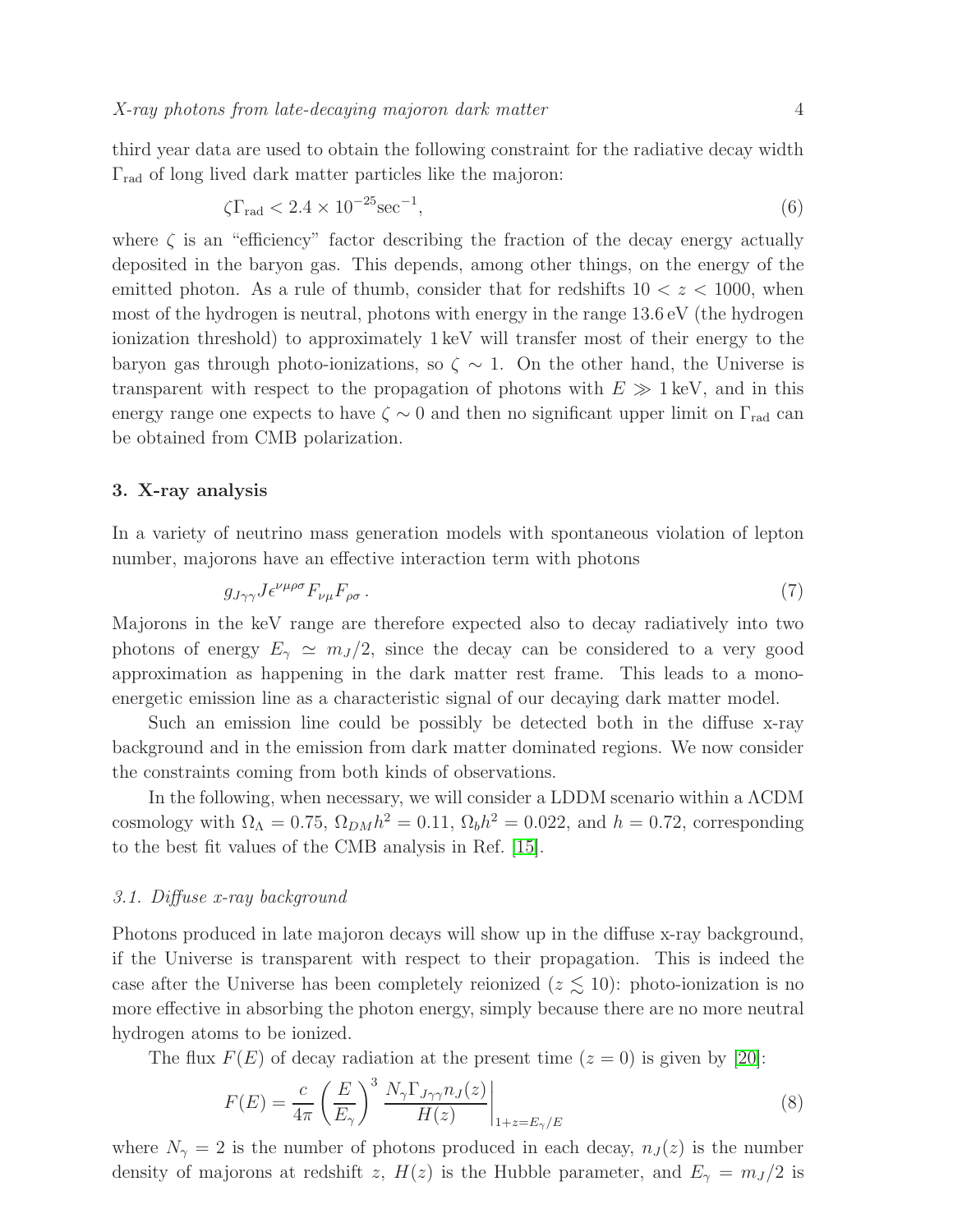the energy of the photons produced in the decay. This can differ from the energy  $E$ at which we are observing due to the cosmological redshift of photons. In other words, when looking today at an energy  $E < m_J/2$  we can still expect some signal from photons emitted in the past with energy  $E_{\gamma} = m_J/2$  that have been red-shifted to lower energies.

However we know from the CMB that the majoron is very long lived, so that we expect the decay spectrum to be dominated by very recent decays. We model the spectrum as mono-energetic with  $E = E_{\gamma}$  and a flux given by:

$$
F(E_{\gamma}) = \frac{c}{4\pi} \frac{N_{\gamma} \Gamma_{J\gamma\gamma} n_{0,J}}{H_0},\tag{9}
$$

where the subscript 0 denotes quantities evaluated at the present time.

This should be compared with the observed diffuse x-ray flux from ASCA [\[21\]](#page-14-20) and HEAO-1 [\[22\]](#page-14-21), operating in the 0.4-7 keV and 3-500 keV ranges respectively. The flux can be modeled as [\[23\]](#page-14-22) (units are  $\sec^{-1}$  cm<sup>-2</sup> sr<sup>-1</sup>):

$$
F_{obs}(E) = \begin{cases} 8\left(\frac{E}{\text{keV}}\right)^{-0.4}, & 1 \text{ keV} < E < 25 \text{ keV}, \\ 380\left(\frac{E}{\text{keV}}\right)^{-1.6}, & 25 \text{ keV} < E < 350 \text{ keV}, \\ 2\left(\frac{E}{\text{keV}}\right)^{-0.7}, & 350 \text{ keV} < E < 500 \text{ keV}, \end{cases}
$$
(10)

Below 1 keV, the strong galactic emission must be carefully removed in order to find the extragalactic signal [\[24\]](#page-14-23), and consequently we do not extrapolate the above approximation to lower energy for the purpose of the present analysis.

Then, requiring  $F(E_{\gamma}) \leq F_{obs}$  yields an upper limit for the majoron decay width to two photons  $\Gamma_{J\gamma\gamma}$ . In particular, in the range,  $1 \text{ keV} \leq E_{\gamma} \leq 25 \text{ keV}$  we have:

$$
\frac{\Gamma_{J\gamma\gamma}}{\sec^{-1}} \lesssim 4.45 \times 10^{-27} \left(\frac{h}{0.72}\right) \left(\frac{\Omega_J h^2}{0.11}\right)^{-1} \left(\frac{m_J}{\text{keV}}\right)^{0.6}.\tag{11}
$$

This limit, together with the constraints at higher energies, is shown in Fig. [1.](#page-5-0)

This simple analysis, and the resulting constraint, can be improved in two ways. First of all, one can look for small distortions in the smooth diffuse flux produced by a DM emission line that is possibly lying well below the background signal. In addition, one can take into account the contribution to the signal coming from the Milky Way. This was applied to the HEAO-1 data in Refs. [\[25,](#page-14-24) [26\]](#page-14-25); in this way, the above constraints can be improved by as much as three orders of magnitude (see below). Finally, we note that bounds in the soft x-ray region can be obtained from the observations of a highresolution spectrometer [\[27\]](#page-15-0).

#### <span id="page-4-0"></span>3.2. X-rays from dark matter dominated regions

Observations of the x-ray emission from dark matter dominated regions can be used to restrict the decay rate into photons and the mass of any dark matter candidate with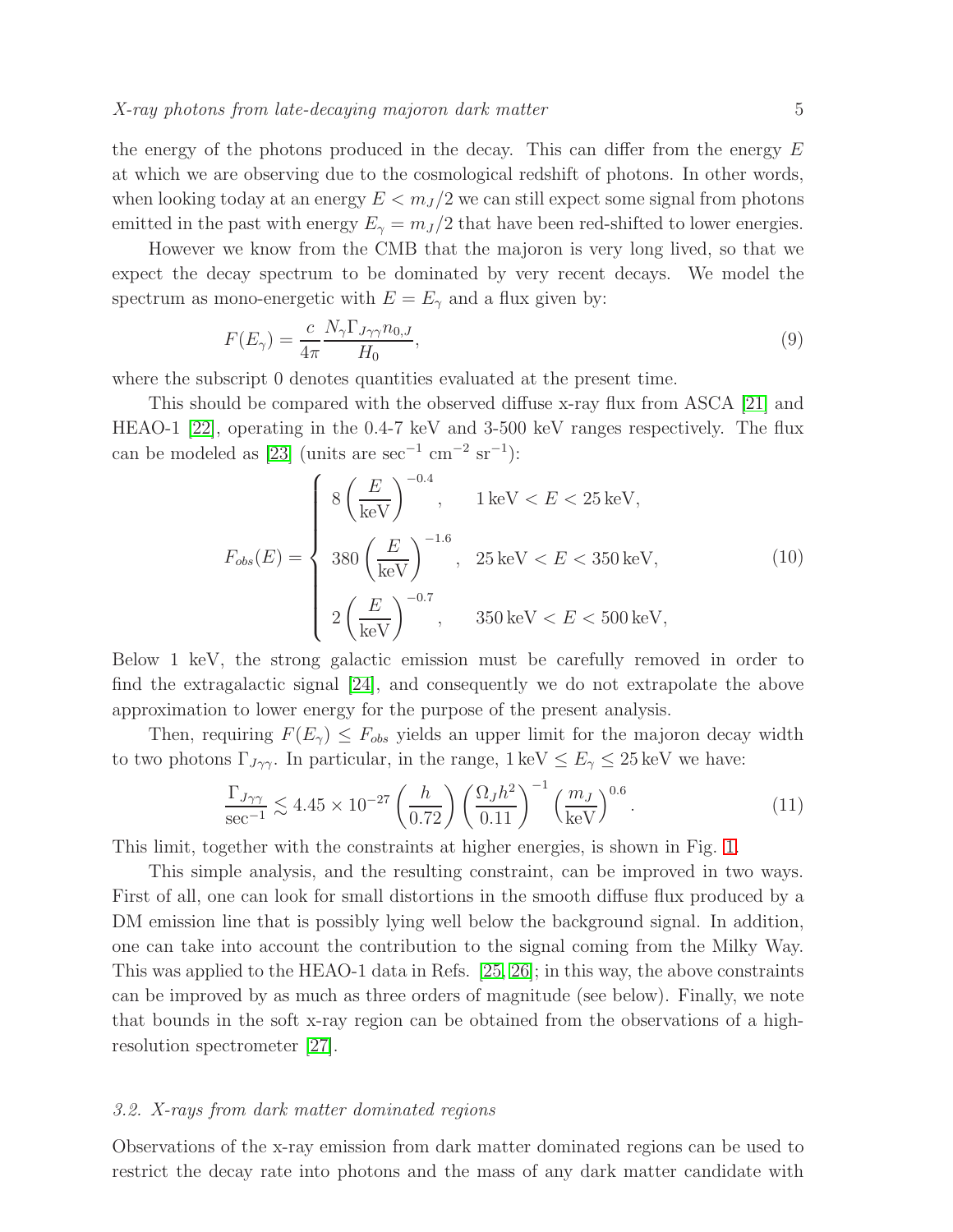

<span id="page-5-0"></span>Figure 1. Upper limit from the diffuse x-ray argument. The filled region is excluded. Data from [\[21,](#page-14-20) [22\]](#page-14-21).

a radiative two-body decay. This follows from the consideration that the detected flux from a dark matter dominated object gives a very conservative upper limit on the flux generated by dark matter decays in that object.

Since the dark matter in cosmological structures is practically at rest  $(v/c \approx 10^{-4})$ , the line broadening due to motion of the dark matter is negligible compared to the instrumental resolution of current day x-ray detectors. Hence, a good instrumental spectral resolution increases the sensitivity to a mono-energetic emission line.

For majorons the 0.1-0.3 keV x-ray interval is very interesting. Unfortunately this range is not accessible with any of the standard CCD instruments on board the present x-ray observatories Chandra and XMM-Newton. However, Chandra carries the High Resolution Camera (HRC) which combined with the Low Energy Transmission Grating (LETG) makes it possible to obtain spectra in the 0.07-10.0 keV range. The resolution of grating spectra is very high  $(E_{FWHM} \approx 1 \text{ eV})$  [\[28\]](#page-15-1) but all spatial information about the photon is lost, except that it is known to origin from within the field of view (apart from minor effects of scattering along the line of sight).

To reach the maximum resolution requires bright point like sources located at the aim point of the observation. Unfortunately dark matter structures have spatially extended distributions and will produce a very faint signal, if any. Extended sources can be thought of as made up of many point sources, but then most of the sources are off-axis. The effect of a source being off-axis is, that in the detector plane, there is an ambiguity between angle and photon energy, which gives a "smearing" towards lower energies and hence a line broadening in the obtained spectra. The line smearing is energy dependent and worst for high energies [\[29\]](#page-15-2).

No optimal sources for a search for dark matter decay line emission have been observed with HRC/LETG. Still, from grating observations of an active galaxy, we have improved the upper limit on the decay rate from the dark matter halo in which the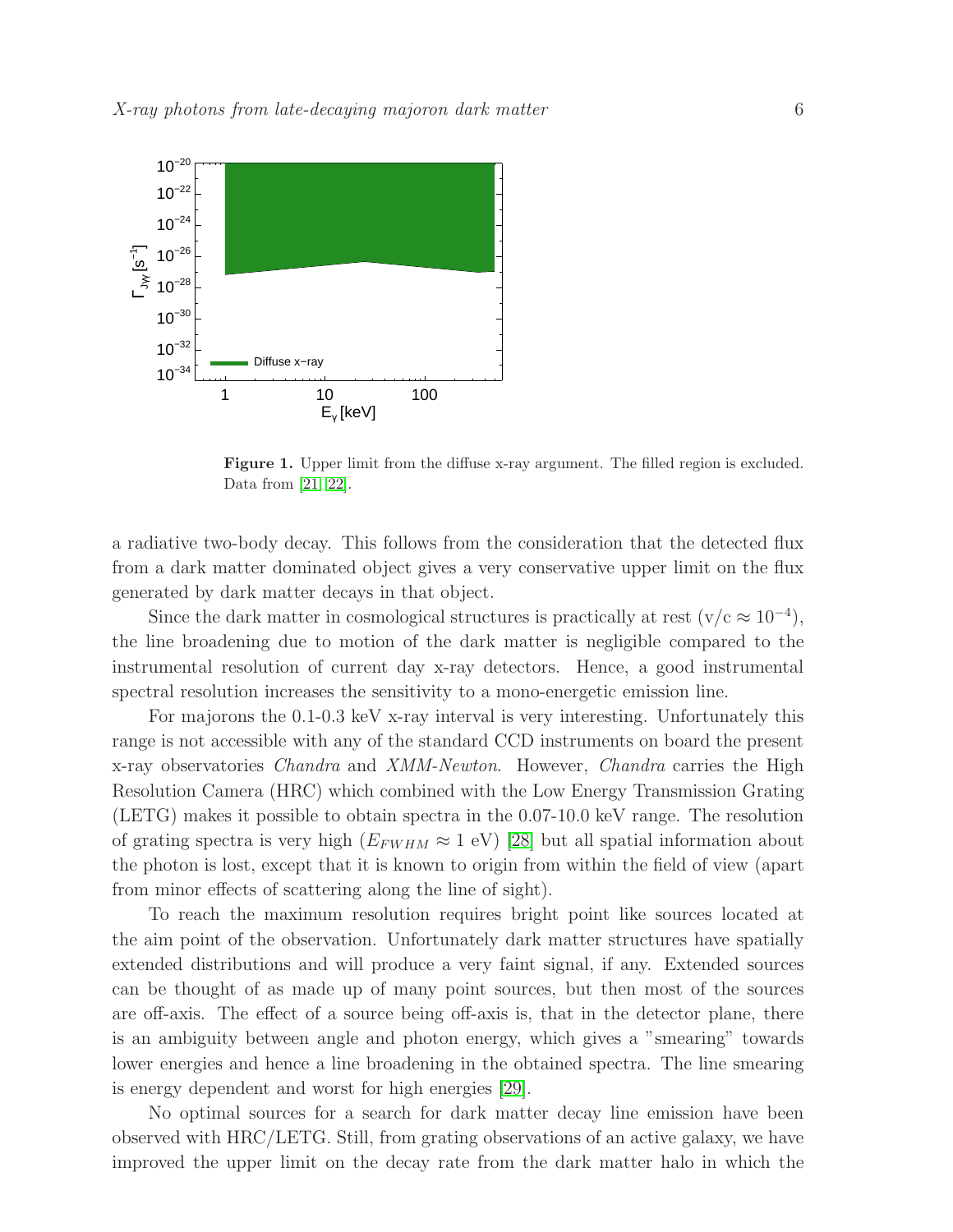active galactic nuclei is embedded by orders of magnitude. For photon energies above 0.3 keV better constraints are obtained from conventional x-ray CCD observations of merging clusters of galaxies such as the Bullet Cluster [\[30\]](#page-15-3) or Abell 520 [\[29\]](#page-15-2).

We have studied a *Chandra* HRC/LETG observation of the Seyfert 1 galaxy NGC 3227 (observation id 1591), shown in Fig. [2.](#page-6-0) NGC3227 has a redshift of  $z = 0.004$ , which corresponds to a luminosity distance of 16.7 Mpc. The data has been processed and analysed with CIAO version 3.4 using CALDB version 3.4.0 [\[31\]](#page-15-4). The obtained spectrum is shown in Fig. [2.](#page-6-0)



<span id="page-6-0"></span>Figure 2. The observed *Chandra* HRC/LETG spectrum of NGC3227 (folded with the instrumental response).

In general, the instrumental response cannot be unfolded from the spectrum in a model independent way. Instead a model is folded with the instrumental response and fitted to the data using  $\chi^2$  statistics (here we have used the spectral fitting package Sherpa distributed with CIAO).

The model is used to determine an upper limit on the received flux. Since no physical quantities are derived from the empirical model, it is chosen to fit the data (and as such do not necessarily represent a physical model of the emission). The data were split into two intervals: 0.072-0.276 keV and 0.276-4.14 keV and fitted separately to models composed of a power law and four Gaussians for the lower interval and two power laws and two Gaussians for the higher interval. In order to ensure that no emission lines are sticking above the model, the fitted model was re-normalised so there were no bins in the spectrum at more than  $2\sigma$  above the model.

As mentioned above, any emission line is smeared out because of the instrumental resolution. Towards lower energies the smearing has the shape of a Gaussian with the width given by the instrumental resolution. Towards higher energies, where the extension of the source plays a role, the smearing depends on the overall distribution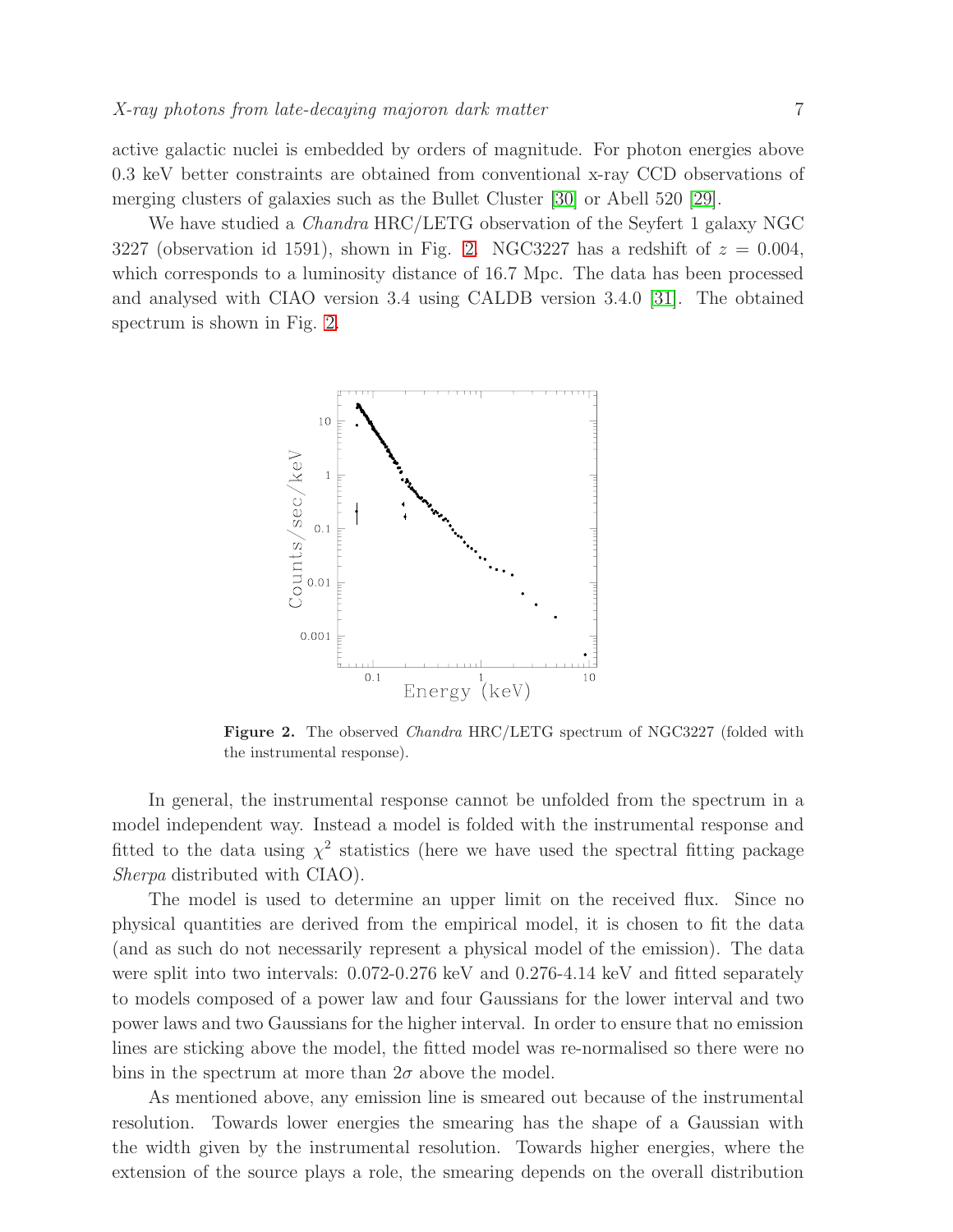of the dark matter. We have assumed an Navarro, Frenk & White (NFW) [\[32\]](#page-15-5) profile for the dark matter halo of NGC3227 with a scale radius of 15 kpc and a virial radius of 200 kpc. These are conservative representative values for galaxies, in the sense that most galaxies have a smaller scale radius and a smaller radius, leading to less smearing (and thereby tighter constraints). The resolution is only sensitive to the full width at half maximum of the density profile, so that choosing a different parameterization (e.g. Moore [\[33\]](#page-15-6)) would not significantly alter the results.

Since we are only interested in the upper limit on the measured flux, it has been determined in slices of width  $E_{\gamma} + FWHM_{instrumental} > E > E_{\gamma} - FWHM_{smearing}$ instead of the exact shape of the smeared lines (the difference between the two methods is negligible [\[29\]](#page-15-2)).

The mass of NGC3227 has been taken to be  $10^{11}$  solar masses which is conservatively low based on the luminosity of the galaxy [\[34\]](#page-15-7). The observational field of view is  $\approx 25$  kpc at the distance of NGC3227, reducing the observed mass to about a tenth of the total mass. This is probably an underestimate of the observed mass, but a larger observed mass will only improve the constraints.

Assuming only one kind of dark matter, the observed flux,  $F_{obs}$ , at a given photon energy yields an upper limit on the decay rate from two-body radiatively decaying dark matter:

$$
\Gamma_{J\gamma\gamma} \le \frac{8\pi F_{obs} D_L^2}{M_{fov}}\,. \tag{12}
$$

The determined flux is dominated by the baryonic emission of the galaxy, which varies with energy, introducing an apparent energy dependence on the constraint.

The resulting constraint on the decay rate is shown in Fig. [3](#page-8-0) together with earlier published constraints.

#### <span id="page-7-0"></span>4. X-ray versus CMB

In the previous sections we have shown how the CMB can be used to constrain the invisible decay  $J \to \nu \nu$ , while x-ray observations can constrain the radiative decay  $J \rightarrow \gamma \gamma$  [‡](#page-7-1). From a theoretical point of view, a very important quantity is the branching ratio of the decay into photons  $BR(J \to \gamma\gamma)$  that, as long as the decay to neutrinos is by far the dominant channel, is given by the ratio of the decay widths:

$$
BR(J \to \gamma \gamma) \simeq R = \frac{\Gamma_{J\gamma\gamma}}{\Gamma_{J\nu\nu}}.
$$
\n(13)

Note that the decay  $J \to \nu \nu$  arises at the tree-level, while the radiative  $J \to \gamma \gamma$ mode proceeds only through a calculable loop diagram. Beyond this, theory can not predict the expected value of  $R$ , which is strongly model-dependent. Here we use  $R$  as a

<span id="page-7-1"></span><sup>‡</sup> We do not consider the CMB polarization limit in the following because (i) it depends on the efficiency of the energy transfer to the baryonic gas and (ii) it turns out to be less constraining than x-rays in the regions of interest.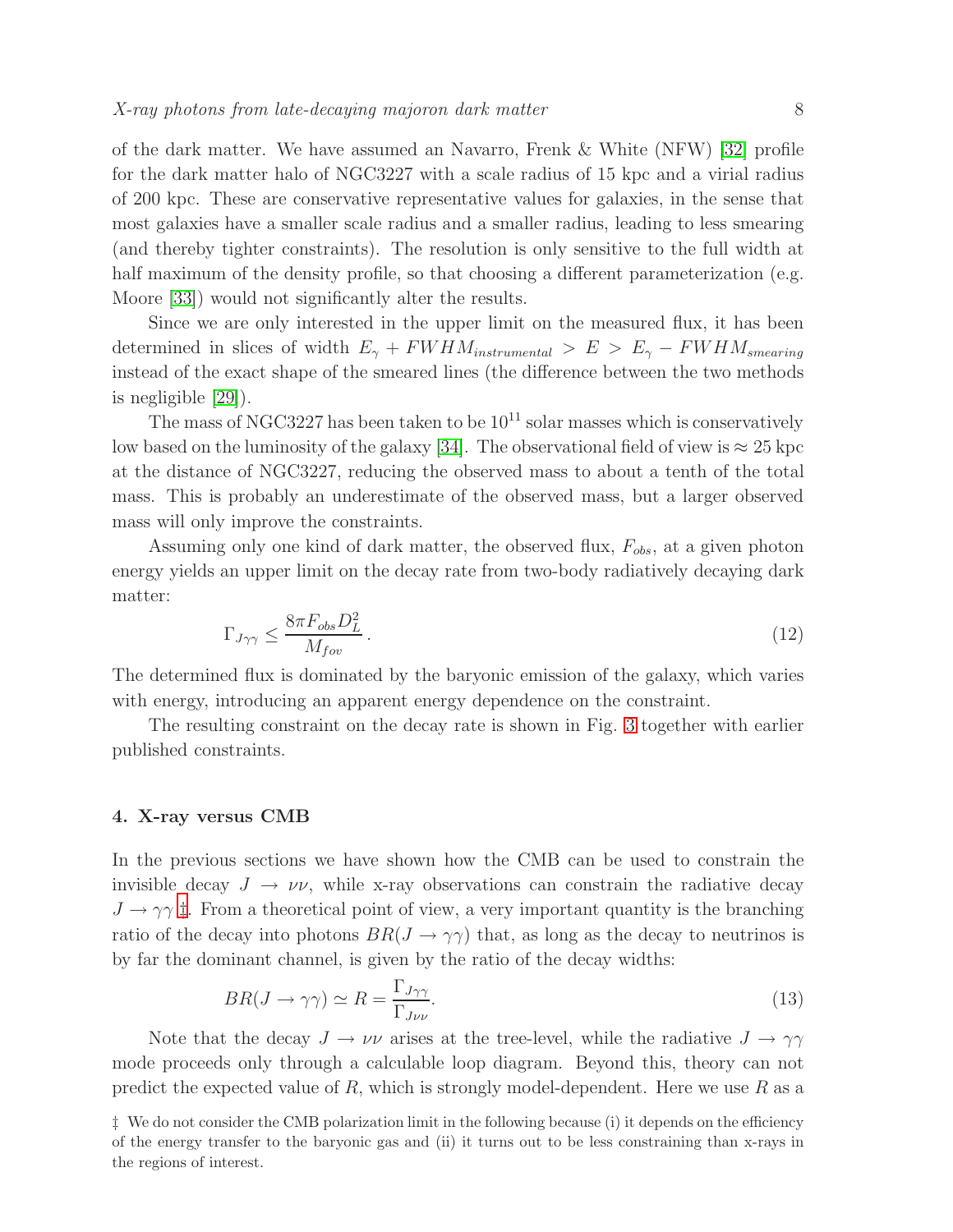

<span id="page-8-0"></span>Figure 3. Upper limit on the decay rate from NGC3227 (red), the Milky Way halo observed with a prototype cryogenic spectrometer (salmon) [\[27\]](#page-15-0), XMM observations of the Milky Way (sand) [\[35\]](#page-15-8), Chandra observations of the Bullet Cluster [\[30\]](#page-15-3) and M31 [\[36,](#page-15-9) [37\]](#page-15-10) (orange), HEAO-1 observations of the diffuse x-ray background (aquamarine) [\[25,](#page-14-24) [26\]](#page-14-25), INTEGRAL SPI line search in the Milky Way halo (blue) [\[38,](#page-15-11) [39\]](#page-15-12). Filled regions are excluded.

phenomenological parameter varying over the wide range  $10^{-25} - 10^{-3}$  (see, for instance, Fig. [6](#page-13-0) below). It should be clear that the observations described in Secs. [2](#page-1-1) and [3](#page-3-0) restrict  $\Gamma_{J\nu\nu}$  and  $\Gamma_{J\gamma\gamma}$ , leaving the branching ratio unconstrained.

However, we are also interested in knowing for which models the x-ray observations can probe the decaying majoron dark matter hypothesis with higher sensitivity than the CMB. In particular, we expect that models with large branching ratios will be better constrained by the x-ray observations, since they will predict a larger production of photons.

The x-ray limits presented in Sec. [3](#page-3-0) have a mass dependence, which we need to take into account in our assessment of the relative constraining power of the two types of observations. We know, however, from the CMB (see Eq. [5\)](#page-2-2) that:

$$
\frac{0.12 \,\text{keV}}{\beta} \le m_J \le \frac{0.17 \,\text{keV}}{\beta},\tag{14}
$$

at 95% C.L. Fixing the value of  $\beta$  is then equivalent to fixing the majoron mass, apart from a small uncertainty (which we take into account, see below). We express our result in terms of  $\beta$  instead than  $m<sub>J</sub>$ .

In order to compare the CMB and the x-ray constraints, we fix the value of  $\beta$  and determine the corresponding observational ratio of  $\Gamma_{J\gamma\gamma}/\Gamma_{J\nu\nu}$ . According to the CMB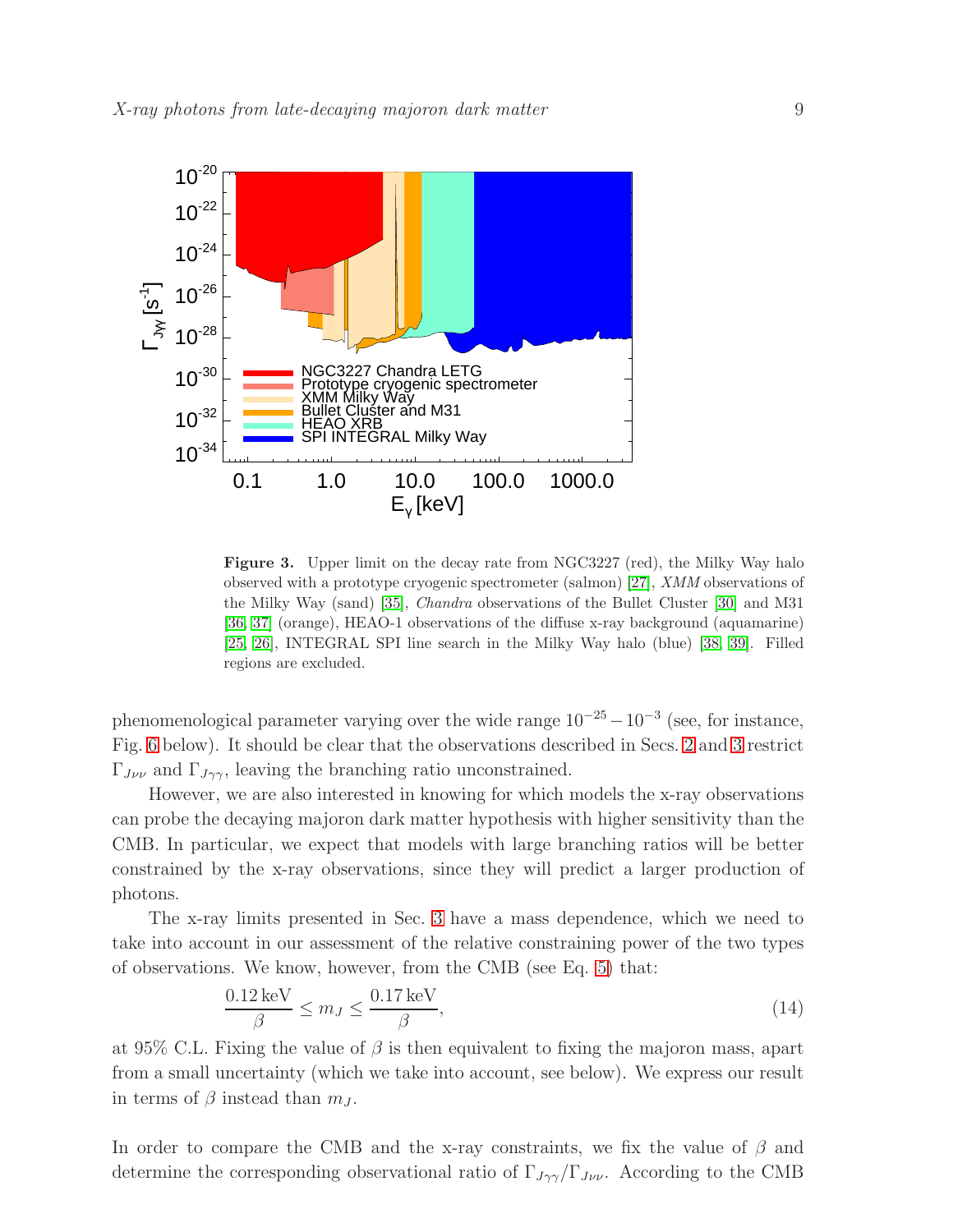

<span id="page-9-0"></span>Figure 4. Sensitivity of CMB and x-ray observations to the LDDM majoron scenario as a function of  $\beta$  and  $R = \Gamma_{J\gamma\gamma}/\Gamma_{J\nu\nu}$ . The black lines are the loci of points where  $R = R^*$ , i.e., where the CMB and x-ray constraints (from a given object) are equivalent. In the hatched regions above the lines, X-ray constraints are stronger; below, CMB constraints are stronger. The color codes are the same as in Fig. [3.](#page-8-0) See Sec. [4](#page-7-0) for discussion.

constraints, we take the mass of the majoron to be equal to  $m_J = 0.145 \text{ keV}/\beta$ , with an associated  $1\sigma$  error of  $\sigma_J = 0.01 \text{ keV}/\beta$ . Then, we find the maximum  $\Gamma_{J\gamma\gamma}$  allowed by the x-ray emission for this value of the mass (as explained in Sec. [3.2\)](#page-4-0). The uncertainty in the exact value of the mass is taken into account by convolving the upper limits shown in Fig. [3](#page-8-0) with a Gaussian of mean  $m<sub>J</sub>$  and variance equal to  $\sigma_J^2$  $J<sup>2</sup>$ . Let us call this value  $\Gamma_{J\gamma\gamma}^{\text{max}}$ . We also denote with  $\Gamma_{J\nu\nu}^{\text{max}} = 1.3 \times 10^{-19} \text{sec}^{-1}$  the CMB upper limit on the decay width to neutrinos. Then for the following value of the branching ratio:

$$
R^* = \frac{\Gamma_{J\gamma\gamma}^{\text{max}}}{\Gamma_{J\nu\nu}^{\text{max}}} \tag{15}
$$

the two sets of observations yield exactly the same constraining power. In other words, for this particular value of the branching ratio, it would be the same to constrain the decay rate to photons using the x-rays and then obtain the decay rate to neutrinos using  $\Gamma_{J\nu\nu} = \Gamma_{J\gamma\gamma}/R$ , or to do the contrary, i.e. to use the CMB to constrain the invisible neutrino decay channel and from that obtain a bound on the photon decay. Larger branching ratios  $(R > R^*)$  will be better constrained by observations of the xray emission, while smaller branching ratios  $(R < R^*)$  will be better constrained by the CMB.

We repeated above procedure for  $\beta$  ranging from 10<sup>-5</sup> to 1, comparing the x-ray constraints of Fig. [3,](#page-8-0) one at time, with the CMB constraint. We did not include the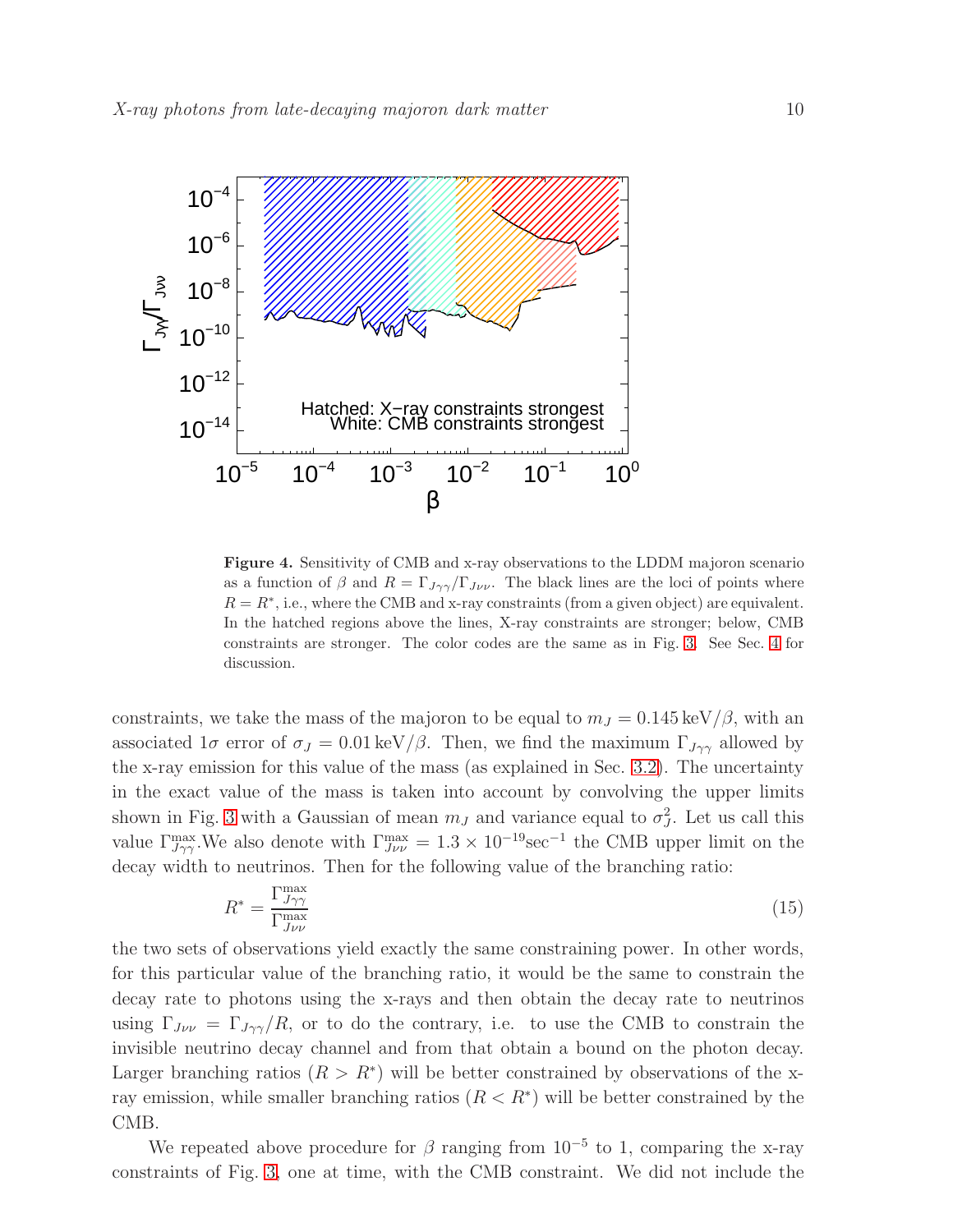XMM observations of the Milky Way because they are discontinous and this makes the mass-averaging procedure problematic. The results are illustrated in Fig. [4.](#page-9-0) We can roughly say that for small majoron masses ( $\beta \sim 1$ ), we should resort to x-ray observations to probe the region  $R \gtrsim 10^{-6}$ , while we should use the CMB for  $R \lesssim 10^{-6}$ . For large neutrino masses, x-ray observations are better when  $R \gtrsim 10^{-8}$ , while CMB is more informative for  $R \lesssim 10^{-10}$ .

#### <span id="page-10-0"></span>5. Particle physics

We now turn to the particle physics of our decaying dark matter scenario. Although many attractive options are open [\[40\]](#page-15-13) possibly the most popular scheme for generating neutrino masses is the seesaw. The simplest type I seesaw model has no induced majoron radiative decays. For this reason we consider the full seesaw model, which contains a Higgs boson triplet coupling to the lepton doublets [\[41\]](#page-15-14).

In addition to the SM fields one has three electroweak gauge singlet right-handed neutrinos,  $\nu_{L_i}^c$ , a complex  $SU(2)_L$  scalar triplet  $\Delta$ , with hypercharge 1 and lepton number  $-2$ , and a scalar singlet  $\sigma$ , with lepton number 2. We will denote the scalar  $SU(2)$ doublet as  $\phi$ . The Yukawa Lagrangian is given by

<span id="page-10-2"></span>
$$
\mathcal{L}_Y = Y_u Q_L^T \phi u_L^c + Y_d Q_L^T \phi^* d_L^c + Y_e L_L^T \phi^* e_L^c \n+ Y_\nu L_L^T \phi v_L^c + Y_L L_L^T \Delta L_L + \frac{Y_R}{2} \nu_L^c \nu_L^c \sigma + H.c.
$$
\n(16)

In order to extract the relevant couplings of the majoron that are responsible for the decays in Eq. [\(2\)](#page-2-1), we review here the main steps of the procedure developed in [\[11\]](#page-14-10), using the basic two-component Weyl description of neutrinos as in [\[41\]](#page-15-14).

Using the invariance of the scalar potential under the hypercharge  $U(1)_Y$  and lepton number  $U(1)<sub>L</sub>$  symmetries and assuming that these are broken spontaneously by the vacuum configuration, one finds, from Noether's theorem, the full structure of the mass matrix of the imaginary neutral component of the scalars given in terms of their vacuum expectation values (vevs) as [\[11\]](#page-14-10)

<span id="page-10-1"></span>
$$
M^{I2} = C \begin{pmatrix} 4\frac{v_1^2}{v_2^2} & -2\frac{v_1^2}{v_3v_2} & 2\frac{v_1}{v_2} \\ -2\frac{v_1^2}{v_3v_2} & \frac{v_1^2}{v_3^2} & -\frac{v_1}{v_3} \\ 2\frac{v_1}{v_2} & -\frac{v_1}{v_3} & 1 \end{pmatrix},
$$
\n(17)

with  $C = \partial^2 V / \partial^2 \sigma^I$  and  $v_1, v_2, v_3$  are the vevs of the singlet, the doublet, and the triplet, respectively. One sees that  $M^{I2}$  has a non zero eigenvalue,  $m_A^2 = Tr M^{I2}$  and two null eigenvalues. These correspond to the Goldstone bosons eaten by the Z gauge boson and, as expected, to the physical Nambu-Goldstone boson associated with the breaking of  $U(1)<sub>L</sub>$ , the majoron J. The parameters of the scalar potential of the model can be chosen so that the pattern of vevs obtained by minimization respects the so–called (type II) seesaw form, namely [\[11\]](#page-14-10)

$$
v_3 \ll v_2 \ll v_1
$$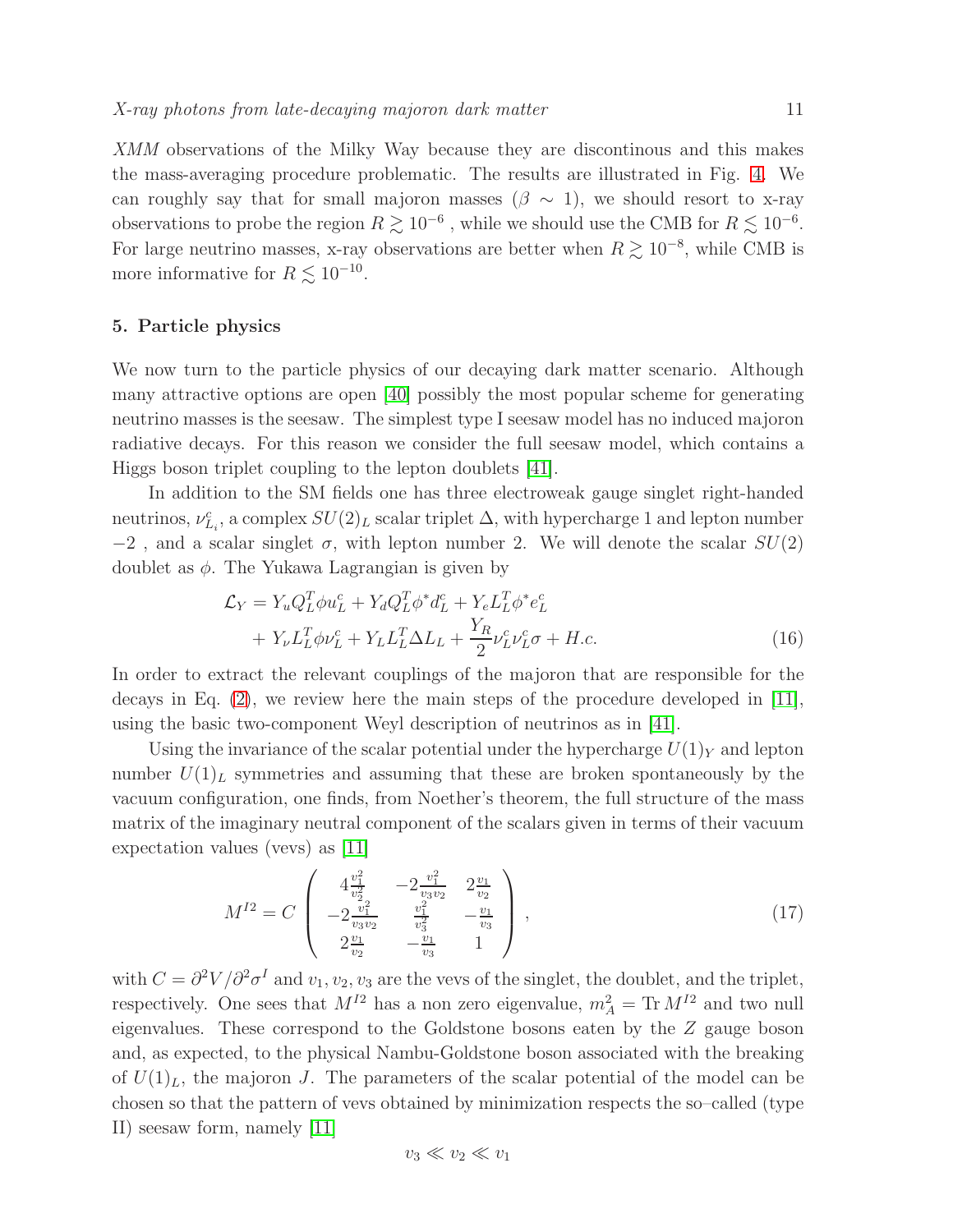In particular, since the smallness of the triplet vev arises through the vev seesaw relation one can show that it is not spoiled by one-loop radiative corrections.

The resulting profile of the majoron,  $J$ , following from Eq. [\(17\)](#page-10-1) takes a very simple form in this seesaw approximation, namely [\[11\]](#page-14-10)

<span id="page-11-0"></span>
$$
J \simeq -\frac{2v_3^2}{v_1 v_2} \phi^{0I} + \frac{v_3}{v_1} \Delta^{0I} + \sigma^{0I} \,. \tag{18}
$$

In the presence of the gravitationally induced terms that give mass to the majoron, the mass matrix of Eq. [\(17\)](#page-10-1) is slightly modified, but these effects are sub-leading and negligible.

We are now ready to determine the coupling of the majoron with the light neutrinos. From Eq. [\(16\)](#page-10-2) one obtains the full neutrino Majorana mass matrix as

$$
M^{\nu} = \frac{1}{2} \begin{pmatrix} Y_L v_3 & Y_{\nu} v_2 \\ Y_{\nu} v_2 & Y_R v_1 \end{pmatrix} . \tag{19}
$$

so that the effective light neutrino Majorana mass matrix is given by [\[11\]](#page-14-10):

$$
M_{LL}^{\nu} = \frac{1}{2} \left( Y_L v_3 - Y_{\nu}^T Y_R^{-1} Y_{\nu} \frac{v_2^2}{v_1} \right) . \tag{20}
$$

The coupling  $g_{J\nu\nu}$  of the majoron to the neutrinos can also be obtained using Noether's theorem according to the procedure described in Ref. [\[11\]](#page-14-10). In this way one finds that the majoron couples to the mass eigenstate neutrinos proportionally to their masses,

$$
g_{Jrs}^{\nu} = -\frac{m_r^{\nu} \delta_{rs}}{2v_1} \,. \tag{21}
$$

where  $v_1$  describes the scale at which the global lepton number symmetry breaks, typically  $10^6 - 10^9$  GeV (see below).

The decay width  $\Gamma_{J\nu\nu}$  is given by

$$
\Gamma_{J\nu\nu} = \frac{m_J}{32\pi} \frac{\Sigma_r (m_r^{\nu})^2}{4v_1^2},\tag{22}
$$

Let's now turn to  $g_{J\gamma\gamma}$ . From the Yukawa Lagrangian of Eq. [\(16\)](#page-10-2) and from Eq. [\(18\)](#page-11-0) we have that the majoron interacts with the charged fermions through

<span id="page-11-1"></span>
$$
-\frac{2v_3^2}{v_2v_1}Y_f(-2T_{3f})\bar{f}\gamma_5f J = -\frac{2v_3^2}{v_2^2v_1}m_f(-2T_{3f})\bar{f}\gamma_5f J,
$$
\n(23)

where  $T_{3f}$  is the weak isospin and we have assumed that the charged fermion mass matrices are diagonal. The interaction term of Eq. [\(23\)](#page-11-1) gives rise to the interaction term with photons given in Eq. [\(7\)](#page-3-1), with an effective coupling given by

$$
g_{J\gamma\gamma} = \frac{\alpha}{2\pi} \Sigma_f N_f \left( -2T_{3f} \right) Q_f^2 \left( 1 + \frac{1}{12} \frac{m_J^2}{m_f^2} \right) \frac{2v_3^2}{v_2^2 v_1} \,. \tag{24}
$$

where one notices the cancellation of the "anomalous-like" contribution  $\Sigma_f N_f (-2T_{3f}) Q_f^2$ . As a result we have

<span id="page-11-2"></span>
$$
\Gamma_{J\gamma\gamma} = \frac{\alpha^2}{64\pi^3} \frac{m_J^3}{\tilde{\Lambda}_\gamma^2},\tag{25}
$$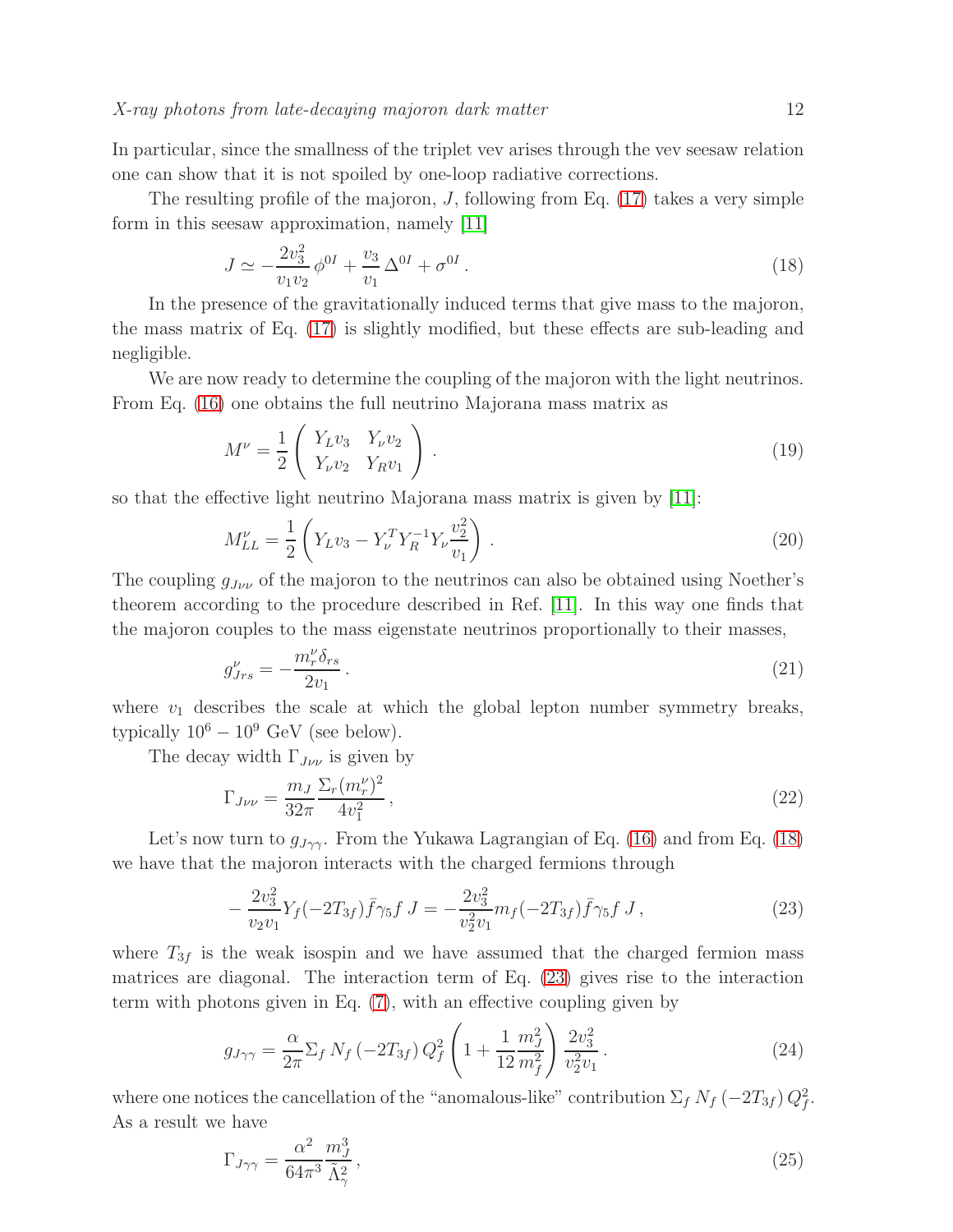X-ray photons from late-decaying majoron dark matter 13

with

$$
\tilde{\Lambda}_{\gamma} = \frac{1}{\Sigma_f N_f \left(-2T_{3f}\right) Q_f^2 \frac{1}{12} \frac{m_f^2}{m_f^2}} \frac{v_2^2 v_1}{v_3^2} \,,
$$

where  $Q_f$  and  $N_f$  are the electric charge of f and its colour factor, respectively.

Fig. [5](#page-12-0) shows how the currently allowed range of neutrino masses selects an allowed strip in the plane  $v_1 - m_J$  consistent with neutrino oscillation data [\[6\]](#page-14-5) and with the cosmological bounds on neutrino mass [\[42\]](#page-15-15), assuming that the CMB bound [\(2\)](#page-2-1) on the  $J \rightarrow \nu \nu$  decay rate is saturated.



<span id="page-12-0"></span>**Figure 5.** The strip indicates the region in the  $v_1 - m_J$  plane allowed by current neutrino oscillation [\[6\]](#page-14-5) and cosmological data [\[42\]](#page-15-15), assuming the maximal  $J \to \nu \nu$  decay rate. The vertical lines delimit the mass values required by the CMB observations, for different values of  $\beta$ .

The lower lines correspond to the cases of normal and inverse hierarchical neutrino masses, while the top line holds when the three neutrinos are (quasi)-degenerate. The vertical bands in the figure indicate the mass region of Eq. [5](#page-2-2) singled out by the CMB observations, for two different values of  $\beta$ .

We also note from Eq. [\(25\)](#page-11-2) that, for a fixed value of the majoron mass and the lepton number symmetry breaking scale  $v_1$ , the two-photon decay rate only depends on the vev of the triplet and on the sum of the squared masses of the neutrinos, namely on the two possible scenarios in the neutrino sector, hierarchical or degenerate. For a given scenario the decay is then fixed only by  $v_3$ , as it can been seen in Fig. [6,](#page-13-0) where the top panel corresponds to the hierarchical case while the bottom one holds for the quasi-degenerate spectrum. The diagonal lines in Fig. [6](#page-13-0) give the dependence of  $\Gamma_{J\gamma\gamma}$  on  $m<sub>J</sub>$ , for different values of  $v<sub>3</sub>$ . As it can also be seen from Eq. [\(25\)](#page-11-2), the largest values of  $v_3$  correspond to the largest radiative decay rates.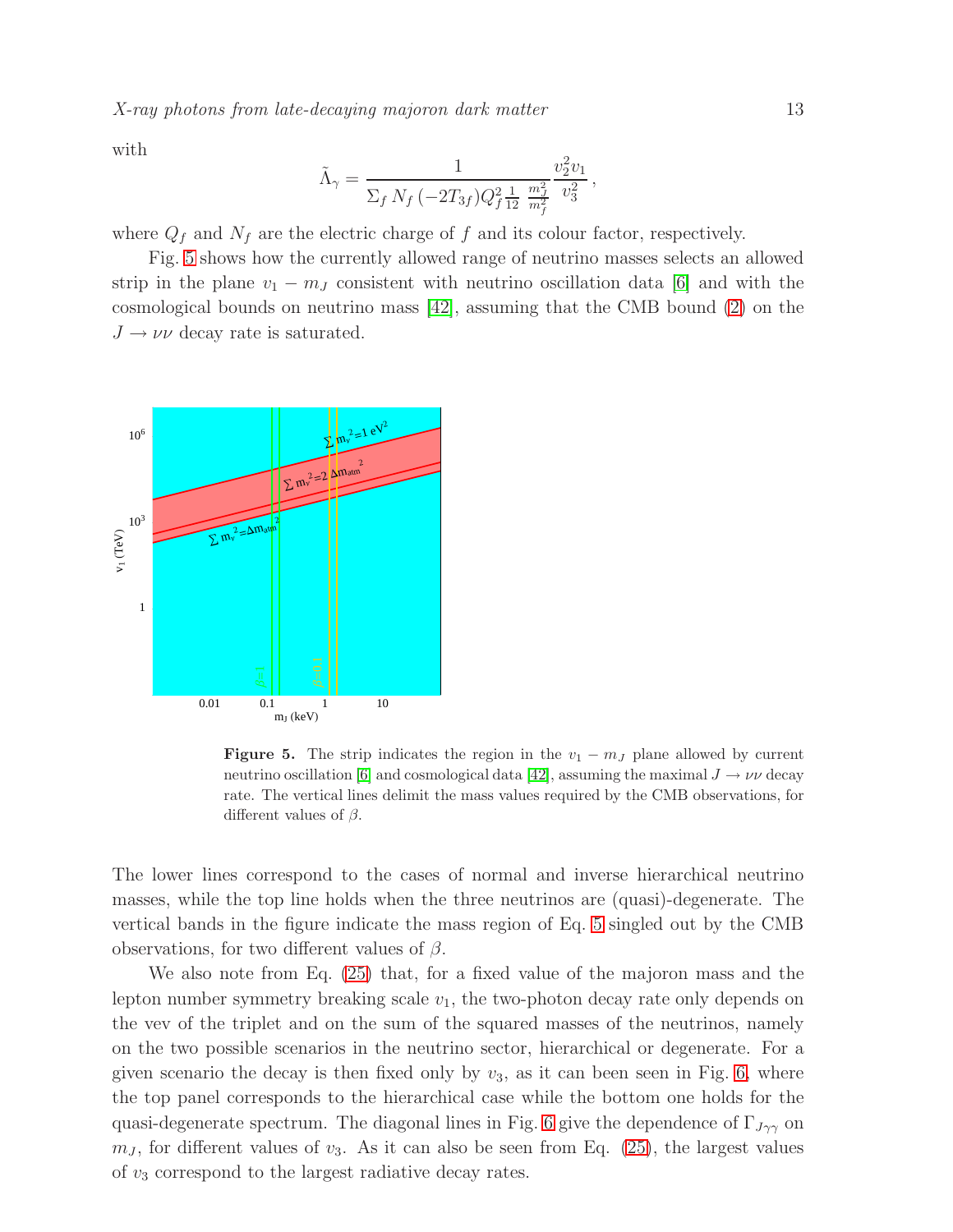

<span id="page-13-0"></span>**Figure 6.** Majoron decay rate to photons as a function of the majoron mass  $m<sub>J</sub>$ , for different values of the triplet vev,  $v_3$ . We assume the invisible decay bound to be saturated. The top and bottom panels refer to hierarchical and degenerate neutrino mass spectra, respectively. The shaded regions are excluded by observations as described in Sec. [3.](#page-3-0) The vertical lines are the same as in Fig. [5.](#page-12-0)

One sees that in both scenarios small  $m<sub>J</sub>$  and  $v<sub>3</sub>$  values lead to decay rates well below the observational bounds. However, for large values of  $v_3$ , say,  $v_3 = 5$  GeV, roughly corresponding to the maximum compatible with precision measurements of electroweak parameters [\[43\]](#page-15-16), the radiative rates fall within the sensitivities of the Milky Way observations displayed in Fig. [3,](#page-8-0) and would be thereby observationally excluded. For lower masses the observational sensitivities would need to be improved by about 20 orders of magnitude requiring completely new techniques from what is available today. The small radiative majoron decay rates would be avoided in models where the anomaly does not cancel due to the presence of extra fermions. We mention also in this case the possibility of further enhancement due to cumulative effects as those that might arise, for example, in higher dimensions.

## 6. Summary

We have investigated the production of x-ray photons in the late-decaying dark matter scenario, and quantified the sensitivity of current observations to such a mono-energetic emission line. In particular, we have studied the constraints from the diffuse x-ray observations, as well as by considering the fluxes generated by dark matter dominated objects. These observations provide a probe of radiative dark matter decays and can be used as an "indirect detection" of the LDDM majoron scenario.

We have illustrated this explicitly for the case where neutrinos get mass a la seesaw, where the majoron couples to photons through its Higgs triplet admixture. Alternative particle physics realizations of the LDDM scenario can be envisaged, an issue which will be taken up elsewhere. Let us also mention that Majoron dark matter decays can be possibly probed in the future through 21-cm observations (see Ref. [\[44\]](#page-15-17) for an application to other DM candidates).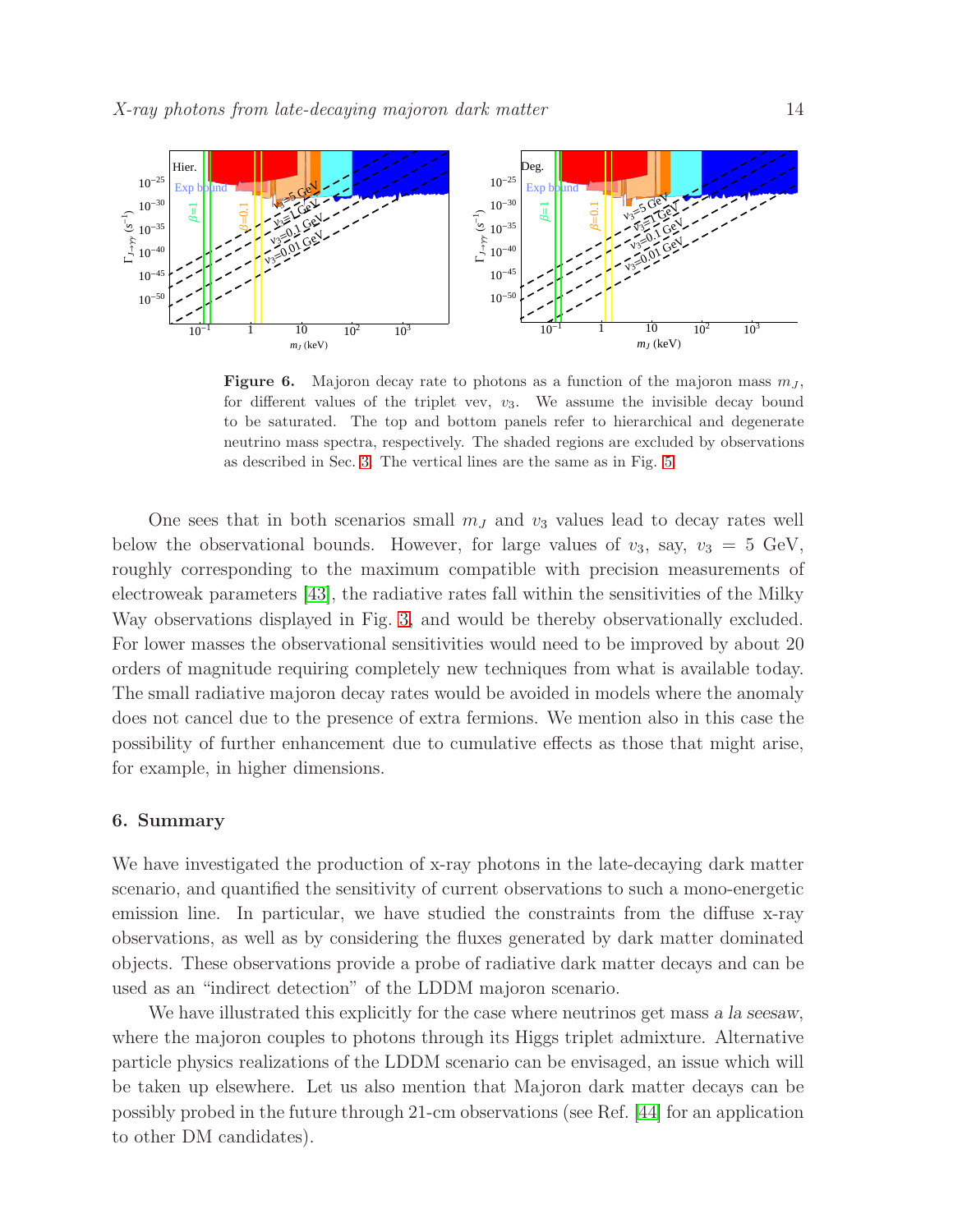Acknowledgements We thank Antonio Palazzo and Alexei Boyarsky for discussions. This work was supported by MEC grant FPA2005-01269, by EC Contracts RTN network MRTN-CT-2004-503369 and ILIAS/N6 RII3-CT-2004-506222. The Dark Cosmology Centre is funded by the Danish National Research Foundation. ML is currently supported by INFN.

## <span id="page-14-0"></span>References

- <span id="page-14-1"></span>[1] Super-Kamiokande collaboration, Y. Fukuda et al., Phys. Rev. Lett. 81, 1562 (1998), [\[hep-ex/9807003\]](http://arXiv.org/abs/hep-ex/9807003).
- <span id="page-14-2"></span>[2] SNO collaboration, Q. R. Ahmad et al., Phys. Rev. Lett. 89, 011301 (2002), [\[nucl-ex/0204008\]](http://arXiv.org/abs/nucl-ex/0204008).
- <span id="page-14-3"></span>[3] KamLAND collaboration, K. Eguchi et al., Phys. Rev. Lett. **90**, 021802 (2003), [\[hep-ex/0212021\]](http://arXiv.org/abs/hep-ex/0212021).
- <span id="page-14-4"></span>[4] KamLAND collaboration, S. Abe et al., 0801.4589.
- <span id="page-14-5"></span>[5] MINOS collaboration, [arXiv:0708.1495](http://arXiv.org/abs/0708.1495) [hep-ex].
- [6] M. Maltoni, T. Schwetz, M. A. Tortola and J. W. F. Valle, New J. Phys. 6, 122 (2004), arXiv version 6 in [hep-ph/0405172](http://arXiv.org/abs/hep-ph/0405172) provides updated neutrino oscillation results and references to previous works.
- <span id="page-14-7"></span><span id="page-14-6"></span>[7] KATRIN collaboration, G. Drexlin, Nucl. Phys. Proc. Suppl. 145, 263 (2005).
- <span id="page-14-8"></span>[8] I. Avignone, Frank T., S. R. Elliott and J. Engel, 0708.1033. a brief summary of the phenomenology of double beta decay can be found in: M. Hirsch, [arXiv:hep-ph/0609146.](http://arXiv.org/abs/hep-ph/0609146)
- <span id="page-14-9"></span>[9] S. Hannestad, New J. Phys. 6, 108 (2004) [\[arXiv:hep-ph/0404239\]](http://arXiv.org/abs/hep-ph/0404239). J. Lesgourgues and S. Pastor, Phys. Rept. 429, 307 (2006), [\[astro-ph/0603494\]](http://arXiv.org/abs/astro-ph/0603494).
- <span id="page-14-10"></span>[10] Y. Chikashige, R. N. Mohapatra and R. D. Peccei, Phys. Lett. B98, 26 (1981).
- <span id="page-14-11"></span>[11] J. Schechter and J. W. F. Valle, Phys. Rev. D25, 774 (1982).
- [12] S. R. Coleman, Nucl. Phys. B310, 643 (1988); R. Holman, S. D. H. Hsu, T. W. Kephart, E. W. Kolb, R. Watkins and L. M. Widrow, Phys. Lett. B 282 (1992) 132 [\[arXiv:hep-ph/9203206\]](http://arXiv.org/abs/hep-ph/9203206); E. K. Akhmedov, Z. G. Berezhiani and G. Senjanovic, Phys. Rev. Lett. 69 (1992) 3013 [\[arXiv:hep-ph/9205230\]](http://arXiv.org/abs/hep-ph/9205230).
- <span id="page-14-14"></span><span id="page-14-12"></span>[13] V. Berezinsky and J. W. F. Valle, Phys. Lett. B 318 360 (1993) [\[arXiv:hep-ph/9309214\]](http://arXiv.org/abs/hep-ph/9309214).
- [14] WMAP collaboration, D. N. Spergel et al., Astrophys. J. Suppl. 170, 377 (2007), [\[astro-ph/0603449\]](http://arXiv.org/abs/astro-ph/0603449).
- <span id="page-14-15"></span><span id="page-14-13"></span>[15] M. Lattanzi and J. W. F. Valle, Phys. Rev. Lett. 99, 121301 (2007), [\[arXiv:0705.2406](http://arXiv.org/abs/0705.2406) [astro-ph]].
- [16] V. Berezinsky, A. S. Joshipura and J. W. F. Valle, Phys. Rev. D 57, 147 (1998) [\[arXiv:hep-ph/9608307\]](http://arXiv.org/abs/hep-ph/9608307).
- <span id="page-14-16"></span>[17] K. Ichiki, M. Oguri and K. Takahashi, Phys. Rev. Lett. 93, 071302 (2004) [\[arXiv:astro-ph/0403164\]](http://arXiv.org/abs/astro-ph/0403164).
- <span id="page-14-18"></span><span id="page-14-17"></span>[18] Y. Gong and X. Chen, [arXiv:0802.2296](http://arXiv.org/abs/0802.2296) [astro-ph].
- [19] L. Zhang, X. Chen, M. Kamionkowski, Z. g. Si and Z. Zheng, Phys. Rev. D 76, 061301 (2007) [\[arXiv:0704.2444](http://arXiv.org/abs/0704.2444) [astro-ph]].
- <span id="page-14-20"></span><span id="page-14-19"></span>[20] X. L. Chen and M. Kamionkowski, Phys. Rev. D 70, (2004) 043502 [\[astro-ph/0310473\]](http://arXiv.org/abs/astro-ph/0310473).
- <span id="page-14-21"></span>[21] K. C. Gendreau et al., Publ. Astron. Soc. Jap. 47, L5 (1995).
- [22] D. E. Gruber, J. L. Matteson, L. E. Peterson and G. V. Jung, Astrophys. J. 520, 124 (1999). [\[arXiv:astro-ph/9903492\]](http://arXiv.org/abs/astro-ph/9903492).
- <span id="page-14-23"></span><span id="page-14-22"></span>[23] M. Kawasaki and T. Yanagida, Phys. Lett. B 399, 45 (1997) [\[arXiv:hep-ph/9701346\]](http://arXiv.org/abs/hep-ph/9701346).
- [24] L. W. Chen, A. C. Fabian and K. C. Gendreau, Mon. Not. R. Astron. Soc. 285, 449 (1997) [\[arXiv:astro-ph/9511089\]](http://arXiv.org/abs/astro-ph/9511089).
- <span id="page-14-24"></span>[25] A. Boyarsky, A. Neronov, O. Ruchayskiy and M. Shaposhnikov, Mon. Not. Roy. Astron. Soc. 370, 213 (2006) [\[arXiv:astro-ph/0512509\]](http://arXiv.org/abs/astro-ph/0512509).
- <span id="page-14-25"></span>[26] A. Boyarsky, A. Neronov, O. Ruchayskiy, M. Shaposhnikov and I. Tkachev, Phys. Rev. Lett. 97, 261302 (2006) [\[arXiv:astro-ph/0603660\]](http://arXiv.org/abs/astro-ph/0603660).